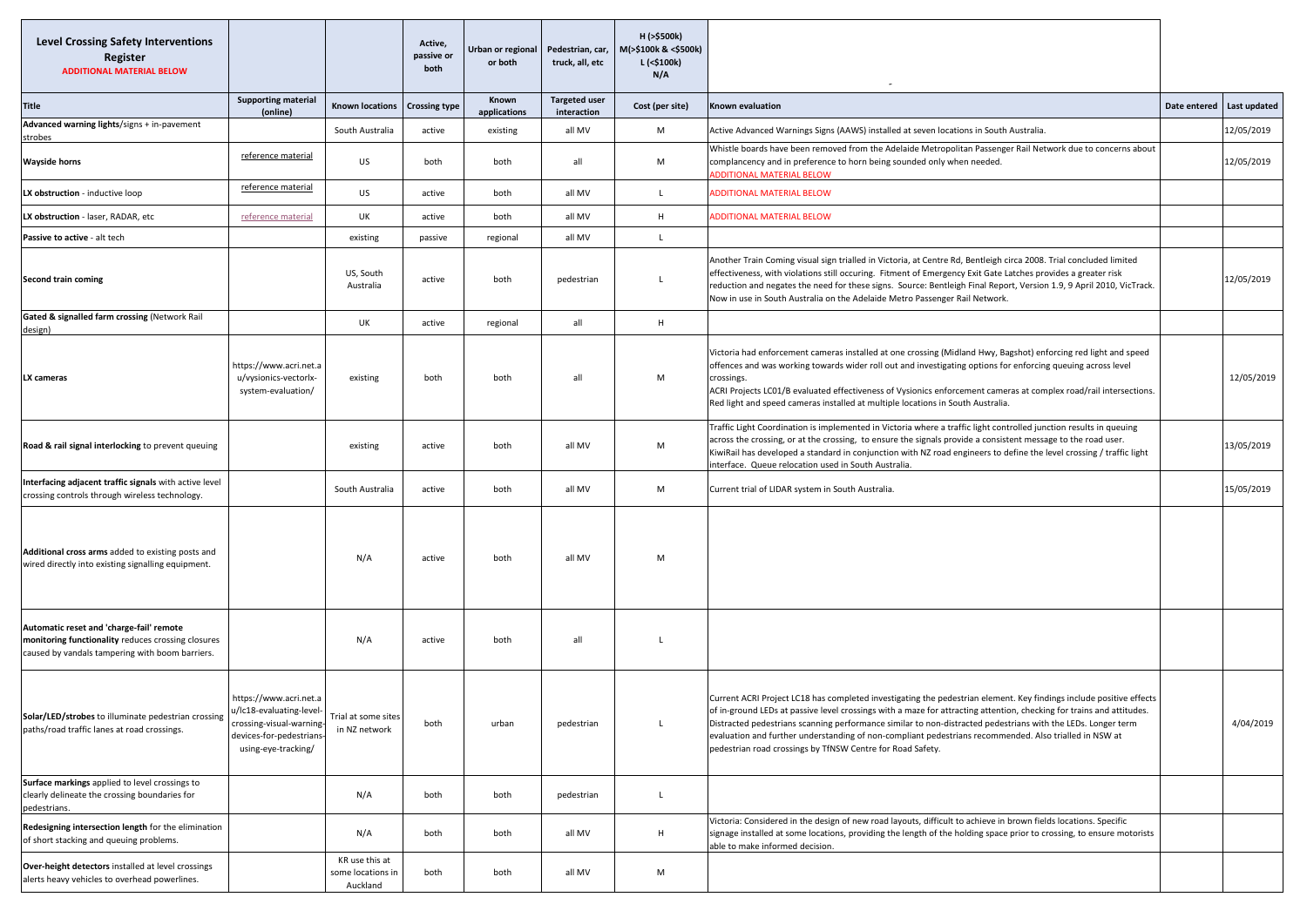| <b>Level Crossing Safety Interventions</b><br>Register<br><b>ADDITIONAL MATERIAL BELOW</b>                                                                                                                                                         |                                                                                                                                                |                        | Active,<br>passive or<br>both | Urban or regional<br>or both | Pedestrian, car,<br>truck, all, etc | H (>\$500k)<br>M(>\$100k & <\$500k)<br>L (<\$100k)<br>N/A |                                                                                                                                                                                                                                                                                                                                                                                                                                                                                                                                                                                             |  |                              |
|----------------------------------------------------------------------------------------------------------------------------------------------------------------------------------------------------------------------------------------------------|------------------------------------------------------------------------------------------------------------------------------------------------|------------------------|-------------------------------|------------------------------|-------------------------------------|-----------------------------------------------------------|---------------------------------------------------------------------------------------------------------------------------------------------------------------------------------------------------------------------------------------------------------------------------------------------------------------------------------------------------------------------------------------------------------------------------------------------------------------------------------------------------------------------------------------------------------------------------------------------|--|------------------------------|
| <b>Title</b>                                                                                                                                                                                                                                       | <b>Supporting material</b><br>(online)                                                                                                         | <b>Known locations</b> | <b>Crossing type</b>          | Known<br>applications        | <b>Targeted user</b><br>interaction | Cost (per site)                                           | <b>Known evaluation</b>                                                                                                                                                                                                                                                                                                                                                                                                                                                                                                                                                                     |  | Date entered<br>Last updated |
| UHF radio communication - voice message across<br>UHF channel 40 to heavy haulage users that the<br>crossing is activated.                                                                                                                         |                                                                                                                                                | FMG Pilbara            | active                        | both                         | truck                               | L                                                         | Victoria trialled a similar concept (PIXIE) in 2012. Outcome was to not progress to implementation as the system<br>provides warnings to road users that may not be crossing the level crossings, which reduces the effectiveness of<br>the warning and provides a nuisance factor. In use by FMG in Pilbara on approach to one particular public active<br>evel crossing.                                                                                                                                                                                                                  |  |                              |
| Re-positioning signs - to display level crossing<br>warning signs earlier to motorists.                                                                                                                                                            |                                                                                                                                                | N/A                    | both                          | both                         | all MV                              | VL                                                        |                                                                                                                                                                                                                                                                                                                                                                                                                                                                                                                                                                                             |  |                              |
| Active signs for passive crossings - warns drivers<br>they are approaching a passive level crossing;                                                                                                                                               | https://www.acri.net.a<br>u/active-expect-trains-<br>sign-trial/                                                                               | N/A                    | passive                       | both                         | all                                 | VL                                                        | ACRI Project LC16 - Active Expect Train signs. Trial (1) evaluated with ACRI involved 'Expect Trains' warning. Trial<br>(2) is in conjunction with NZTA with message 'Stop Ahead'.                                                                                                                                                                                                                                                                                                                                                                                                          |  | 4/04/2019                    |
| Advance flashing light signals to warn drivers they<br>are approaching a level crossing.                                                                                                                                                           |                                                                                                                                                | existing               | both                          | both                         | all MV                              | M                                                         | Active Advanced Warnings Signs (AAWS) installed on all highways in Victoria with a speed limit >60km/h,<br>completed in ~2008. Also now at use at some locations in NZ                                                                                                                                                                                                                                                                                                                                                                                                                      |  |                              |
| Active passive roadside signage system 'APRSS' - an<br>autonomous system that is wirelessly controlled<br>with solar power and provides active advanced<br>warnings.                                                                               |                                                                                                                                                | N/A                    |                               |                              |                                     | N/A                                                       |                                                                                                                                                                                                                                                                                                                                                                                                                                                                                                                                                                                             |  |                              |
| Lockable pedestrian gates at level crossings using<br>an electromagnetic locking system linked to<br>signalling systems.                                                                                                                           |                                                                                                                                                | existing               | active                        | both                         | pedestrian                          | M                                                         | Victoria: Emergency Exit Gate Latches (EEGL) trialled in 2008 now part of standard equipment for upgrades and a<br>retrofit program underway. Predominately using electromagnetic gate leatches, some locations mechanical gate<br>latches. AS1742.7 requires a mechanism to be installed to prevent misuse of the emergency exit gate latches. Also<br>now standard for installations in NZ and in use in South Australia.<br>EEGL is not always effective, when pedestrian crossing is adjacent to a roadway, as violations may continue to occur<br>using the roadway to cross the line. |  | 15/05/2019                   |
| Manual deactivation of level crossing through<br>wireless remote technology when loading or<br>unloading long distance trains.                                                                                                                     |                                                                                                                                                | N/A                    |                               |                              |                                     |                                                           |                                                                                                                                                                                                                                                                                                                                                                                                                                                                                                                                                                                             |  |                              |
| Passive crossing sighting improvements -<br>combination of warning signs for particular hazards,<br>trial of mirrors to improve sighting for heavy vehicle<br>drivers at acute angled crossings and reduced road<br>speeds where sighting is poor. |                                                                                                                                                | N/A                    |                               |                              |                                     | $\mathbf{I}$                                              | Initial mirror trial undertaken in Victoria 2017. Further work underway to quantify benefits and application<br>scenarios.                                                                                                                                                                                                                                                                                                                                                                                                                                                                  |  |                              |
| Pixie- provides an audible warning to drivers of an<br>approaching train at level crossings, utilising in-<br>vehicle audio systems.                                                                                                               |                                                                                                                                                | N/A                    | both                          | regional                     | truck                               | M                                                         | Victoria trialled this in 2012. Outcome was to not progress to implementation as the system provides warnings to<br>road users that may not be crossing the level crossing, which reduces the effectiveness of the warning and provides<br>a nuisance factor.                                                                                                                                                                                                                                                                                                                               |  |                              |
| Stage Door - a double sided overhead gantry that<br>incporates current safety measures and warning<br>messages when a train is approaching.                                                                                                        | reference material                                                                                                                             | N/A                    | active                        | both                         | all                                 | H                                                         | <b>ADDITIONAL MATERIAL BELOW</b>                                                                                                                                                                                                                                                                                                                                                                                                                                                                                                                                                            |  |                              |
| "New signage system revolutionalises level<br>crossings" (to regulate the speed of heavy vehicles<br>on the approach to active crossings)                                                                                                          | reference material                                                                                                                             | LXF                    | active                        | both                         | b-double                            | M                                                         | ADDITIONAL MATERIAL BELOW                                                                                                                                                                                                                                                                                                                                                                                                                                                                                                                                                                   |  |                              |
| Traffic Signal Modification - Providing train<br>direction information to traffic light controller to<br>improve congestion around level crossings where<br>parallel roads exist.                                                                  |                                                                                                                                                | Victorian Trial        | active                        | urban                        | all MV                              |                                                           | Victoria: Trial site selected implementation of trial late 2018.                                                                                                                                                                                                                                                                                                                                                                                                                                                                                                                            |  |                              |
| Pedestrian Crossing Gap Fillers - Reduce risks<br>associated with the flange gap                                                                                                                                                                   | https://www.acri.net.a<br>u/lc15-identifying-and-<br>testing-products-that-<br>eliminate-the-need-for-<br>level-crossing-rail-<br>flange-gaps/ |                        | both                          | both                         | pedestrian                          |                                                           | <b>ACRI Project LC15</b><br>Victoria has included this in the Victorian Railway Crossing Safety Strategy Action Plan.<br>ACRI Project LC15B field trials and whole of life costing assessment, proposal currently under review.                                                                                                                                                                                                                                                                                                                                                             |  | 4/04/2019                    |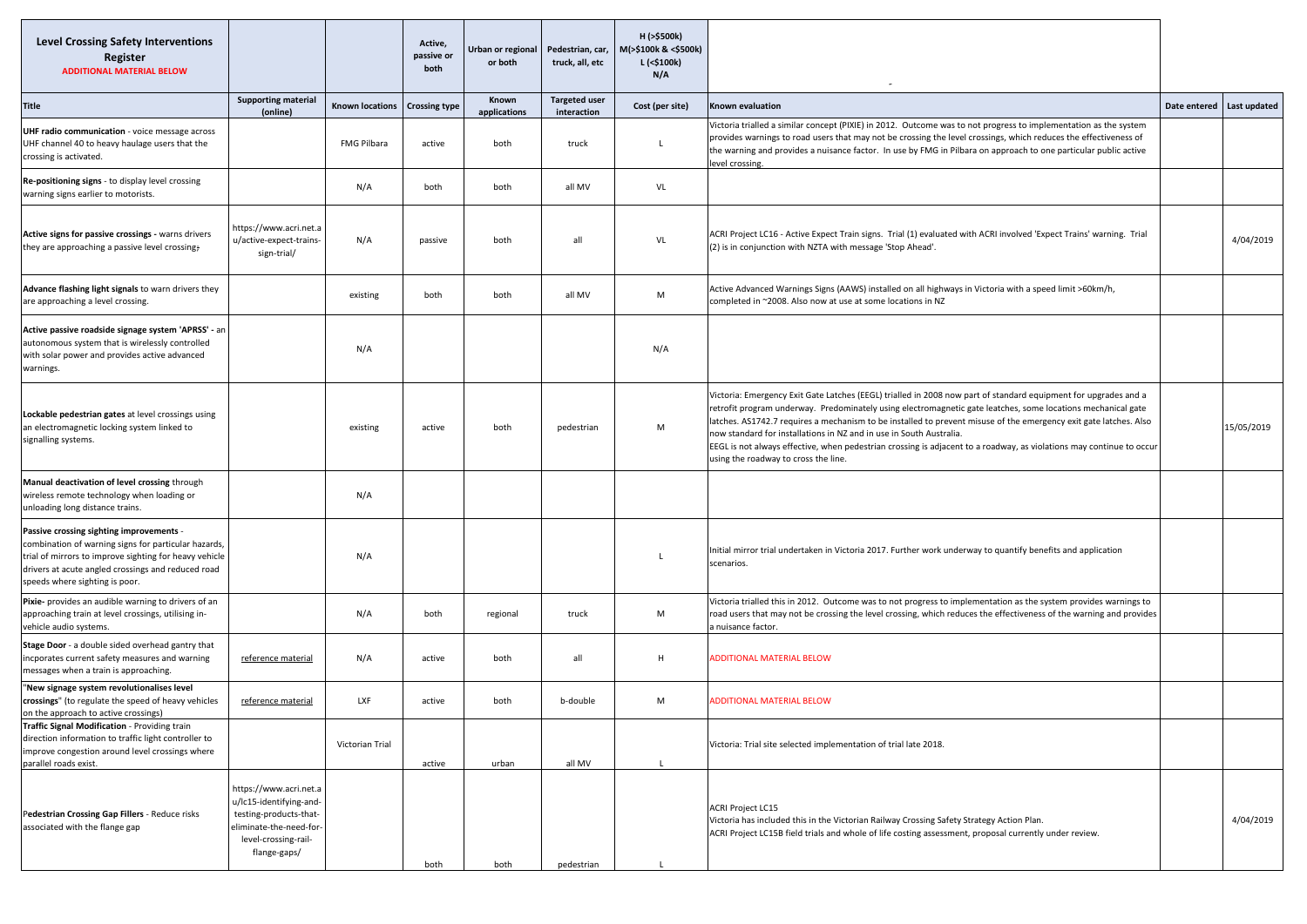| <b>Level Crossing Safety Interventions</b><br>Register<br><b>ADDITIONAL MATERIAL BELOW</b>                                  |                                                                                                                                                            |                                                      | Active,<br>passive or<br>both | Urban or regional<br>or both | Pedestrian, car,<br>truck, all, etc | H (>\$500k)<br>M(>\$100k & <\$500k)<br>L (<\$100k)<br>N/A |                                                                                                                                                                                                                                                                                                            |              |              |
|-----------------------------------------------------------------------------------------------------------------------------|------------------------------------------------------------------------------------------------------------------------------------------------------------|------------------------------------------------------|-------------------------------|------------------------------|-------------------------------------|-----------------------------------------------------------|------------------------------------------------------------------------------------------------------------------------------------------------------------------------------------------------------------------------------------------------------------------------------------------------------------|--------------|--------------|
| <b>Title</b>                                                                                                                | <b>Supporting material</b><br>(online)                                                                                                                     | <b>Known locations</b>                               | <b>Crossing type</b>          | Known<br>applications        | <b>Targeted user</b><br>interaction | Cost (per site)                                           | Known evaluation                                                                                                                                                                                                                                                                                           | Date entered | Last updated |
| Retro-reflective screens -Passive solution for<br>improved conspicuity of tabletop carriages at level<br>crossings at night | nttps://www.acri.net.a<br>u/lc11b-evaluating-<br>retro-reflective-screens-<br>to-aid-conspicuity-of-<br>tabletop-carriages-at-<br>passive-level-crossings/ |                                                      | both                          | both                         | all MV                              |                                                           | <b>ACRI Project LC11</b><br>ARTC pilot trials at crossings in South Australia as part of LC11B project. Lab experiments to confirm effectiveness<br>now underway. Preliminary findings promsing.                                                                                                           | 4/04/2019    |              |
| Identifying improved stimuli for road user<br>attention at level crossingss                                                 | https://www.acri.net.a<br>u/lc13b-identifying-<br>improved-stimuli-for-<br>road-user-attention-at-<br>level-crossings/                                     |                                                      |                               | both                         | all MV                              |                                                           | ACRI Project LC13B found improved visual stimuli from the flashing lights of a range of larger size and faster flash<br>rate patterns. ACRI Project LC13C currently under proposal review for further field trials and simulations including<br>inattentional blindness effectiveness where possible.      | 4/04/2019    |              |
| Extended warning for long vehicles at short stacked<br>intersections                                                        |                                                                                                                                                            | Telephone Road,<br>East Coast Main<br>Trunk Line, NZ | both                          | both                         | truck                               | M                                                         | Length detection of approaching vehicles to trigger early start of level crossing alarms if a long vehicle is detected<br>and a train is also approaching                                                                                                                                                  | 17/04/2019   |              |
| <b>Rail Active Crossing System (RAXS)</b>                                                                                   |                                                                                                                                                            |                                                      |                               |                              |                                     | N/A                                                       | Aurizon currently planning for trial of low cost RAXS which includes no dependency on mains power; flexible<br>modular unit; no trackside trenching/cabling; and real time monitoring and intelligent reporting. Currently subject<br>to costing, site decisions and supporting documentation for funding. | 13/05/2019   |              |
| <b>HIMA Safety Controllers</b>                                                                                              | https://www.hima.com<br>/en/industries-<br>solutions/rail                                                                                                  |                                                      |                               |                              |                                     | N/A                                                       | Aurizon currently investigating possibility though no trial planned at this stage                                                                                                                                                                                                                          | 13/05/2019   |              |
| Rio Tinto Auto Haul network: presence detection                                                                             |                                                                                                                                                            | Rio Tinto Pilbara<br>autonomous<br>network           |                               |                              | All                                 | H                                                         | Automatic stopping of approaching train if any presence detected on level crossing                                                                                                                                                                                                                         | 13/05/2019   |              |
| Convex mirrors on private passive crossings                                                                                 |                                                                                                                                                            | FMG Pilbara                                          | passive                       | Regional                     |                                     | $\mathbf{L}$                                              | Convex mirrors installed on private passive crossings in yard areas with more than one track to enable road users to<br>see if an approaching train may be obscured by a train on an adjacent track.                                                                                                       | 13/05/2019   |              |
| Geofencing                                                                                                                  | https://www.teletracna<br>vman.com.au/telematic<br>s-definitions/what-is-<br>geofencing                                                                    | FMG Pilbara                                          |                               |                              | Truck                               | N/A                                                       | FMG has worked with major trucking companies in the Pilbara to provide control of approaching heavy vehicle<br>speeds via geofencing                                                                                                                                                                       |              |              |
| Oscillating ditch lights on locomotives                                                                                     |                                                                                                                                                            | FMG Pilbara                                          |                               | Both                         | All                                 | N/A                                                       | FMG trialling this on approach to public level crossings with the aim of offering road users greater ability to gauge<br>the distance to an approaching train, especially at night.                                                                                                                        | 3/06/2019    |              |
| Real-time level crossing information system for fire<br>trucks                                                              |                                                                                                                                                            | <b>USA</b>                                           |                               | Urban                        |                                     | N/A                                                       | Federal Railroad Administration working with a developer on system requirements for a in-vehicle notification to<br>alert emergency vehicles when a level crossing is blocked and therefore blocking a route and delaying arrival at a<br>scene.                                                           | 3/06/2019    |              |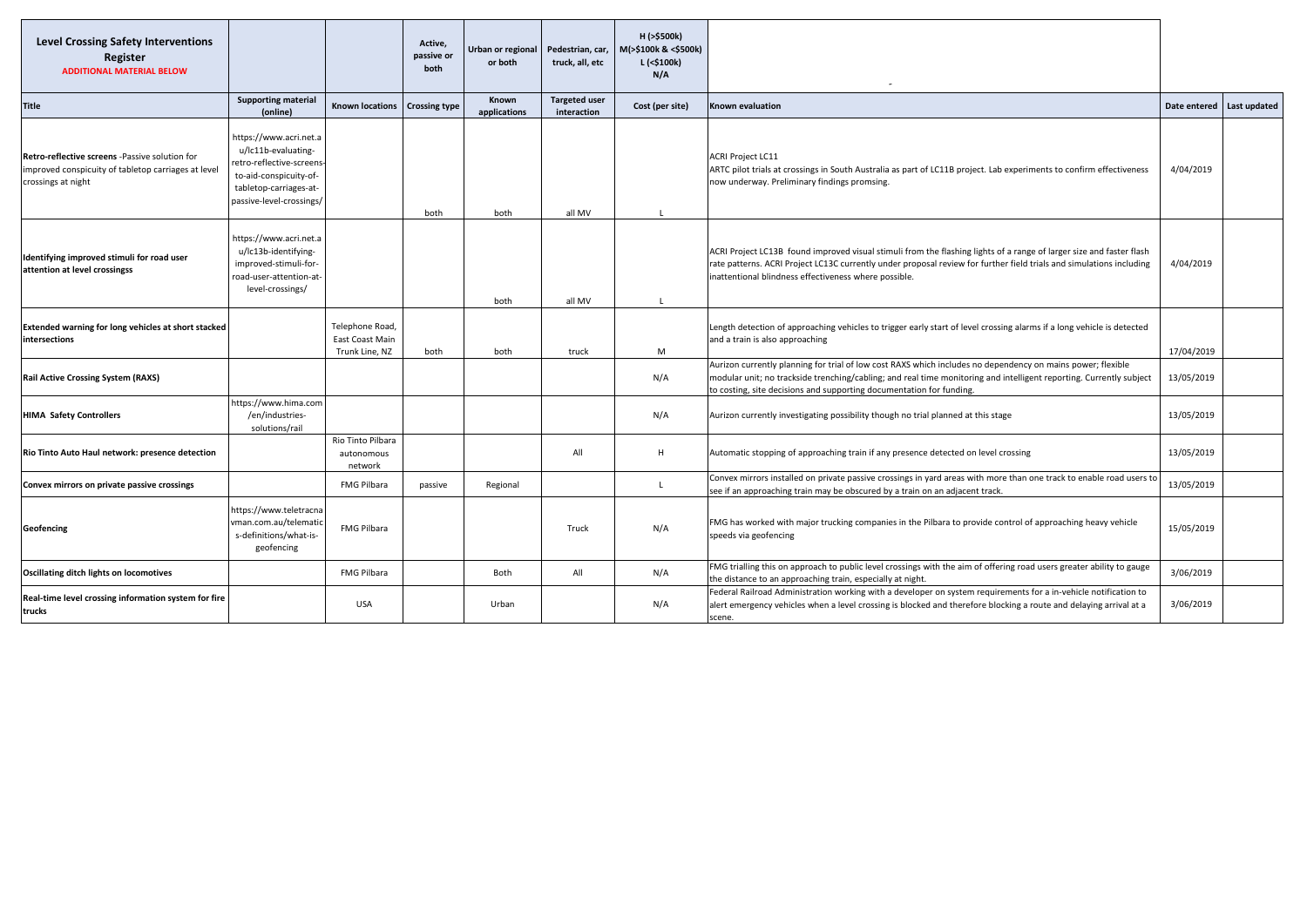|                                                                                                                                                                                                    | <b>Emerging Concepts</b>                                                                                                                                                                                                                                                                                                                                                                                                                            |
|----------------------------------------------------------------------------------------------------------------------------------------------------------------------------------------------------|-----------------------------------------------------------------------------------------------------------------------------------------------------------------------------------------------------------------------------------------------------------------------------------------------------------------------------------------------------------------------------------------------------------------------------------------------------|
| Idea: C-ITS level crossing<br>warnings for the application of<br>emerging road vehicle warning<br>technology.                                                                                      | Victoria: Included in action plan for our strategy. Currently reviewing road industry activity to determine how and when to undertake activities.<br>Trial undertaken in 2012 in collaboration between PTV (VRCSSC) and Latobe University proofed the concept and the benefit of V2I communications for level crossings. Trial<br>recommended awaiting the road industry progressing C-ITS further, including the wider adoption of the technology. |
| <b>Idea: Diamond Smart.</b> A<br>combination of road geometry<br>that lowers angle of approach,<br>an impact gate to deflect<br>vehicles, and a slip road to<br>capture diverted cars.             |                                                                                                                                                                                                                                                                                                                                                                                                                                                     |
| Idea: Oracle - system<br>connecting the train,<br>infrastructure and the<br>environment providing drivers'<br>messages (via overhead<br>gantrie screens) if their<br>predicted crash risk is high. |                                                                                                                                                                                                                                                                                                                                                                                                                                                     |
| Valet - active LED light system<br>integrated into the road on<br>level crossing approach that<br>reacts depending on activity in<br>the level crossing<br>environment.                            | Duplicate of Solar/LED/Strobes above.                                                                                                                                                                                                                                                                                                                                                                                                               |
| <b>Blinky Bill</b>                                                                                                                                                                                 |                                                                                                                                                                                                                                                                                                                                                                                                                                                     |
| Intelligent Roads                                                                                                                                                                                  |                                                                                                                                                                                                                                                                                                                                                                                                                                                     |
| iTrack Alert                                                                                                                                                                                       |                                                                                                                                                                                                                                                                                                                                                                                                                                                     |
| Break-in and Lock-out                                                                                                                                                                              |                                                                                                                                                                                                                                                                                                                                                                                                                                                     |
| Wireless road-rail traffic light<br>controller                                                                                                                                                     |                                                                                                                                                                                                                                                                                                                                                                                                                                                     |
| LED keep track clear signs                                                                                                                                                                         | Victoria investigated this in 2016 but was not trialled due to concerns with users 'gaming' the system, using it as an additional queue to know when to move onto/off the<br>tracks rather than preventing stopping on tracks.                                                                                                                                                                                                                      |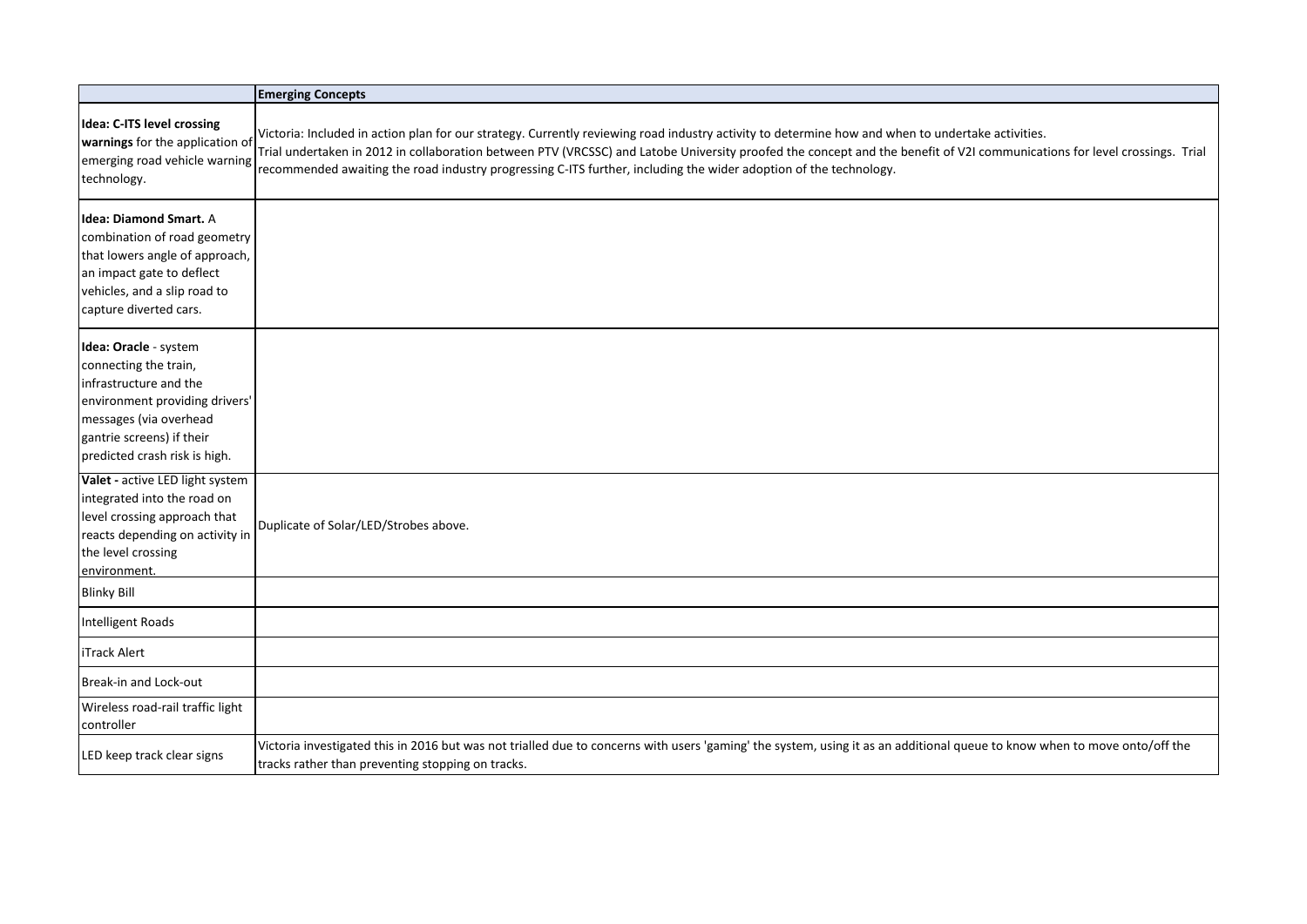# Additional Materials

#### **Stage Door**



### **Wayside Horns**



p://ctcinc.com/wp-content/uploads/2017/03/DataSheet-WaysideHorns-2017.pd

**LX obstruction - inductive loop**